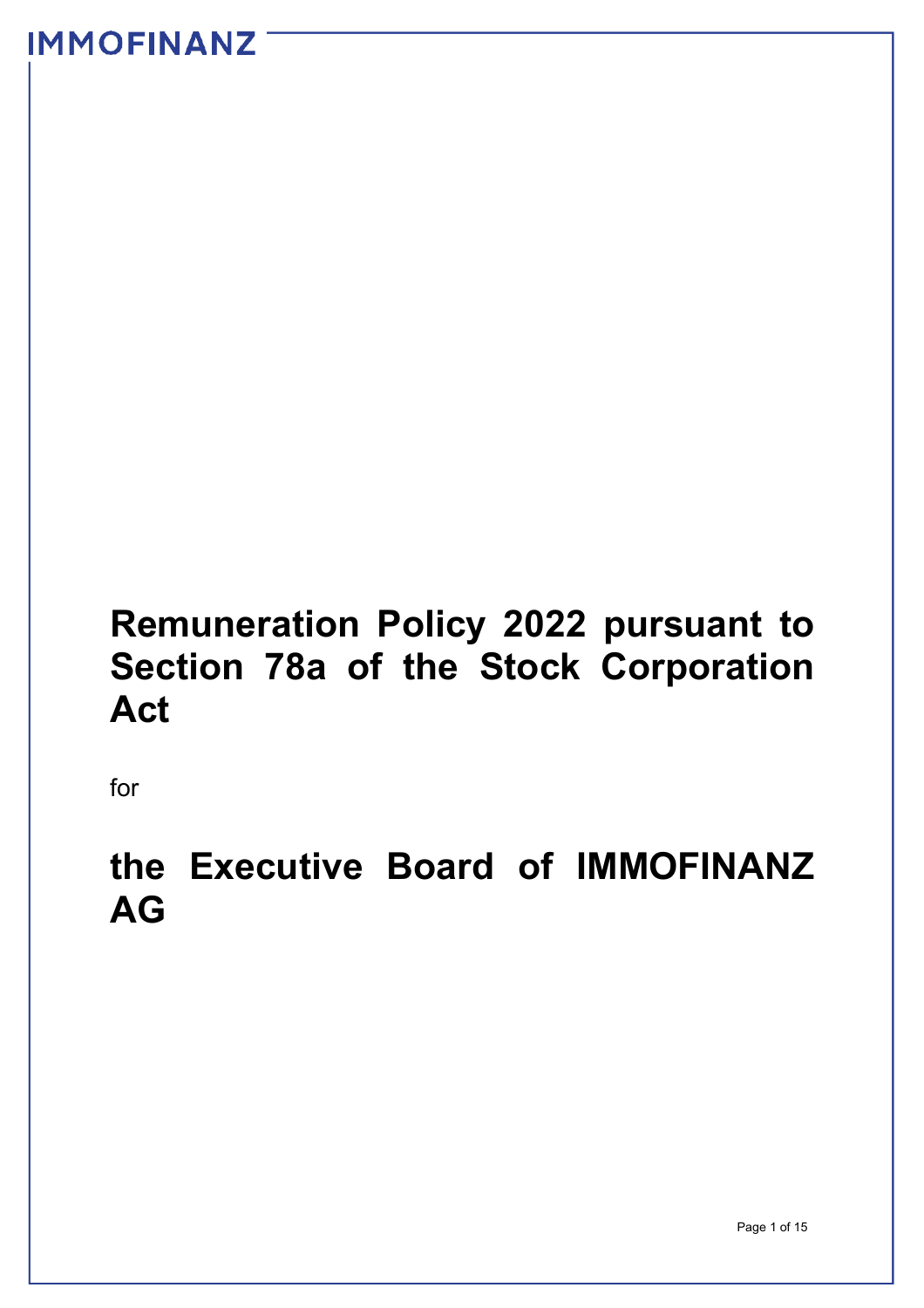### **Table of Contents**

| В. |                                                                       |  |
|----|-----------------------------------------------------------------------|--|
| Ш. |                                                                       |  |
|    |                                                                       |  |
|    |                                                                       |  |
|    |                                                                       |  |
|    |                                                                       |  |
|    |                                                                       |  |
|    |                                                                       |  |
| 5. |                                                                       |  |
| 6. | Investment in IMMOFINANZ shares (Share ownership guidelines, SOG)  13 |  |
| 7. |                                                                       |  |
| 8. |                                                                       |  |
|    |                                                                       |  |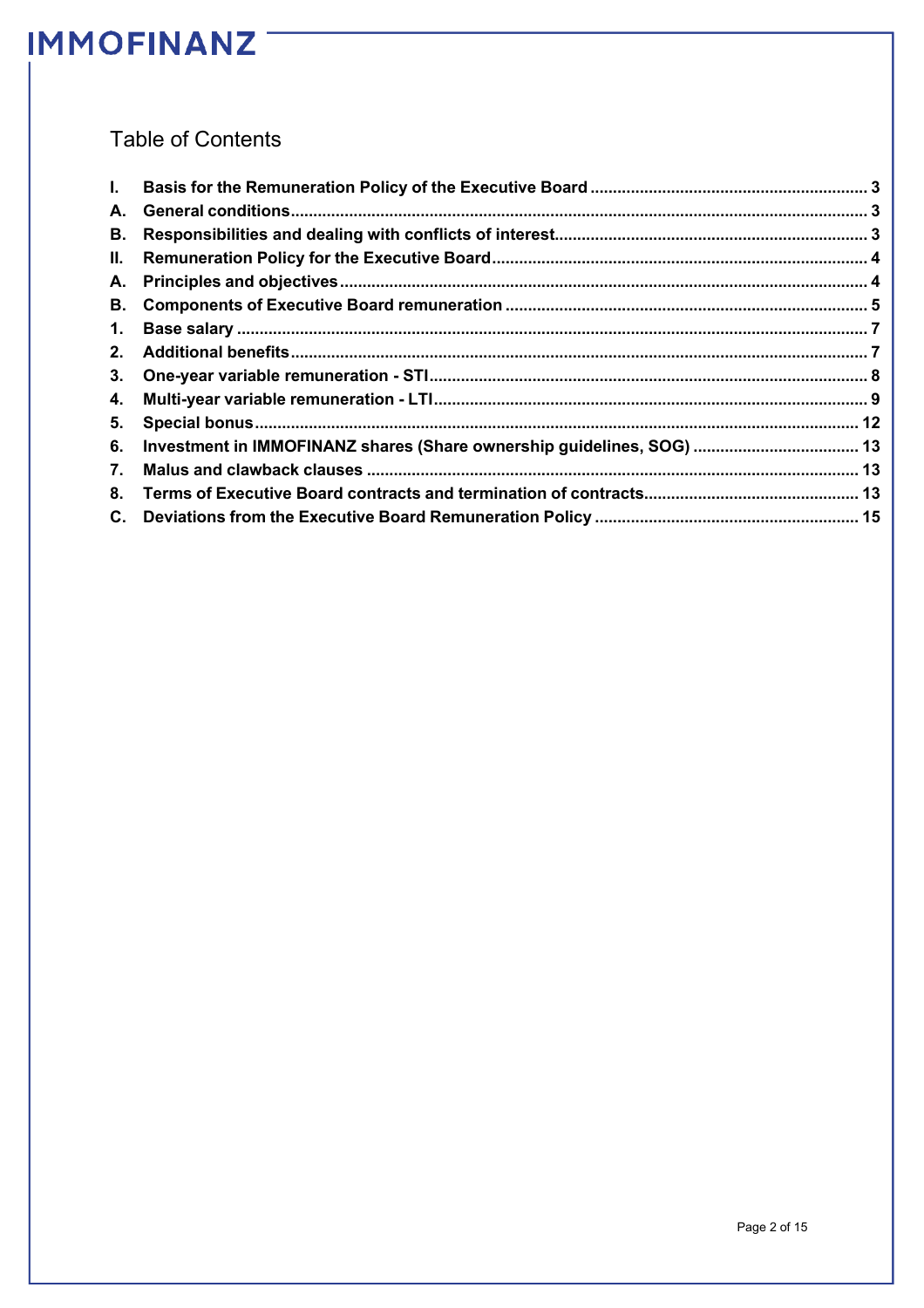#### <span id="page-2-0"></span>**I. Basis for the Remuneration Policy of the Executive Board**

#### <span id="page-2-1"></span>**A. General conditions**

For IMMOFINANZ AG as a listed company, the Supervisory Board has revised the principles for the remuneration of the Executive Board members in the Remuneration Policy 2022. The Remuneration Policy fulfills the disclosure requirements from the Stock Corporation Act and also follows the recommendations of Austrian Corporate Governance Code. Internal requirements of IMMOFINANZ AG that result from the articles of association and rules of procedure are also taken into account in the Remuneration Policy.

In the context of the change in the shareholder structure of IMMOFINANZ AG, the Supervisory Board has decided to make adjustments to the remuneration policy. The design of the variable remuneration is to become more flexible, therefore in the future the Supervisory Board has the option, but no obligation, of granting multi-year variable remuneration. In the course of this revision, the one-year variable compensation was also aligned with corporate steering. Furthermore, the regulations on contract termination have been revised. The adjustments to the compensation policy will apply retroactively from January 01, 2022, subject to approval by the Annual General Meeting.

The revised Remuneration Policy will be put to a at the Annual General Meeting held in the 2022 financial year, and thereafter at least every fourth financial year as well as upon any significant change. The Remuneration Policy and the result of the vote of the Annual General Meeting on the policy are published on the IMMOFINANZ AG website.

A comprehensive overview of the remuneration granted to the members of the Executive Board during the last financial year under the respective Remuneration Policy is provided annually in the form of a remuneration report.

#### <span id="page-2-2"></span>**B. Responsibilities and dealing with conflicts of interest**

The competence to develop the Remuneration Policy for the Executive Board has been delegated by the Supervisory Board of IMMOFINANZ AG to the Personnel and Nominating Committee. The Personnel and Nominating Committee decides on the Remuneration Policy. The Supervisory Board submits the Remuneration Policy to the Annual General Meeting. The Personnel and Nominating Committee is responsible for the ongoing monitoring of compliance with the Remuneration Policy and for its evaluation. The Remuneration Policy takes into account the requirements of our shareholders as well as the strategic alignment of the company, in particular to facilitate the sustainable economic success of IMMOFINANZ AG. The annual remuneration report is prepared jointly by the Supervisory Board and the Executive Board.

The members of the Supervisory Board as well as the members of the Executive Board are obliged to act in the interests of the company and must disclose any conflicts of interest without delay.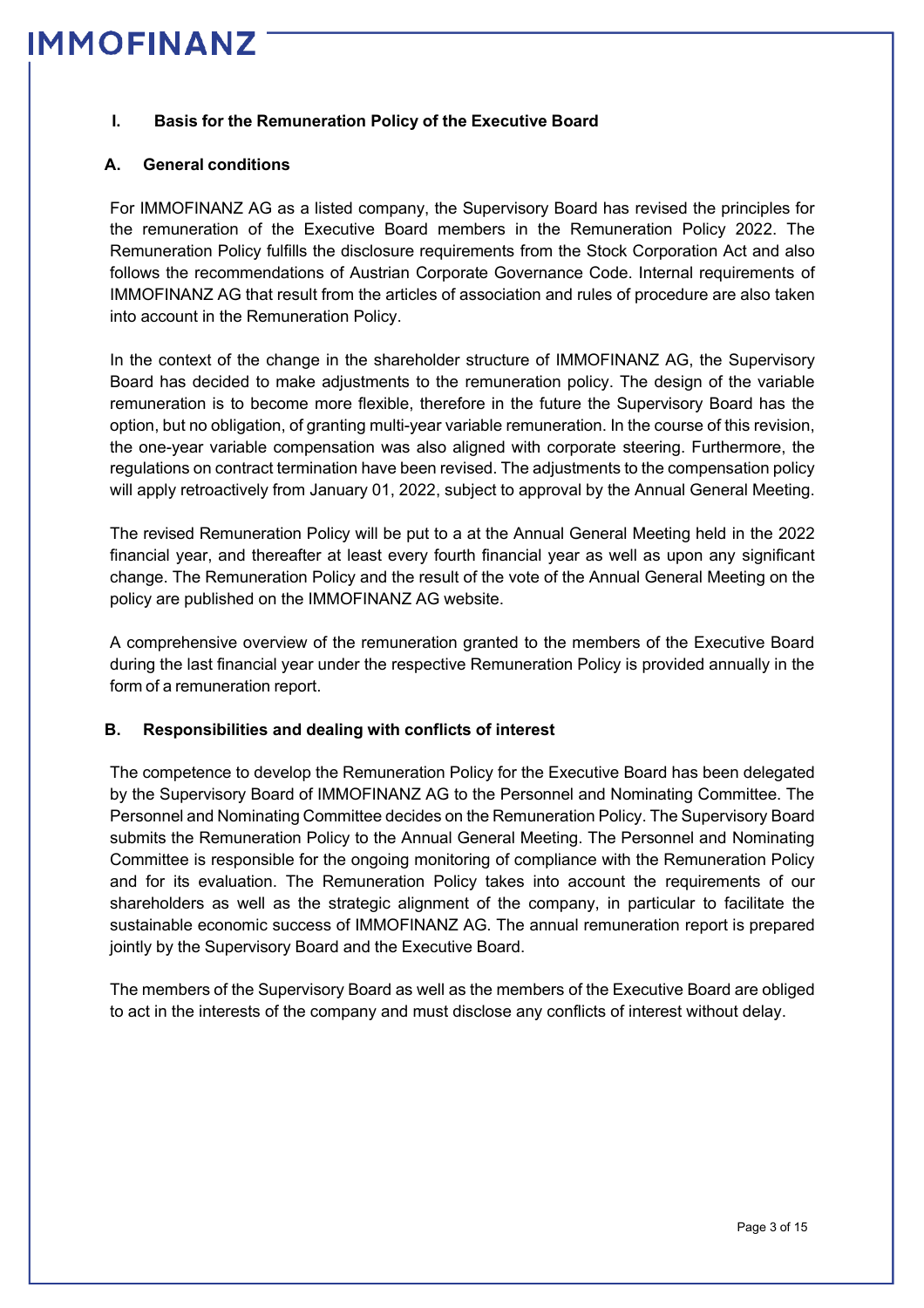#### <span id="page-3-0"></span>**II. Remuneration Policy for the Executive Board**

#### <span id="page-3-1"></span>**A. Principles and objectives**

The core strategy of IMMOFINANZ AG includes the professional and sustainable rental and management of the existing property portfolio as well as the active development of the portfolio through investment, acquisition and project development. The aim is to achieve value-creating growth and to generate a sustainable cash flow. The Remuneration Policy for the Executive Board helps facilitate this business strategy and the long-term development of IMMOFINANZ AG. For this reason, the key performance indicators for measuring the above-mentioned objectives are reflected in the Remuneration Policy of the Executive Board.

Executive Board remuneration includes fixed and variable remuneration components. The variable remuneration components are divided into a one-year, short-term incentive (STI) and an optional multi-year long-term incentive (LTI). The variable remuneration components ensure performancerelated, sustainable remuneration that is aligned with the corporate strategy. Therefore, both relevant financial and optionally non-financial performance targets, which are derived from the corporate strategy of IMMOFINANZ AG, are taken into account. Depending on the extent to which the individual targetsare achieved, the actual payment amount may differ from the target amount. The target amount islinked to 100% target achievement. An ambitious target setting ensures that the "pay for performance" approach is pursued. The definition of concrete targets and target achievement curves also leads to a reduction in discretionary remuneration elements. When setting performance incentives for Executive Board remuneration, the same guiding principles apply as for other employees of IMMOFINANZ AG.

Appropriate market comparisons are made to ensure the market orientation of the Executive Board remuneration. In this process, a comparison within the real estate industry as well as with Austria's largest companies is used to ensure that remuneration is market adequate and competitive. At the same time, care is taken to meet the requirements of investors with regard to the Executive Board Remuneration Policy. This is achieved in particular by designing remuneration and performance targets so that they further align the interests of the Executive Board with that of shareholders. In addition, this Remuneration Policy further enhances the desired transparency by disclosing the procedures for establishing, reviewing, and implementing the Remuneration Policy.

The following overview table presents the objectives of this Remuneration Policy in greater detail and describes the instruments used to achieve these objectives. In addition to the requirements of stock corporation law and the recommendations of the Austrian Corporate Governance Code, the expectations of IMMOFINANZ AG investors have also been taken into account for the Remuneration Policy.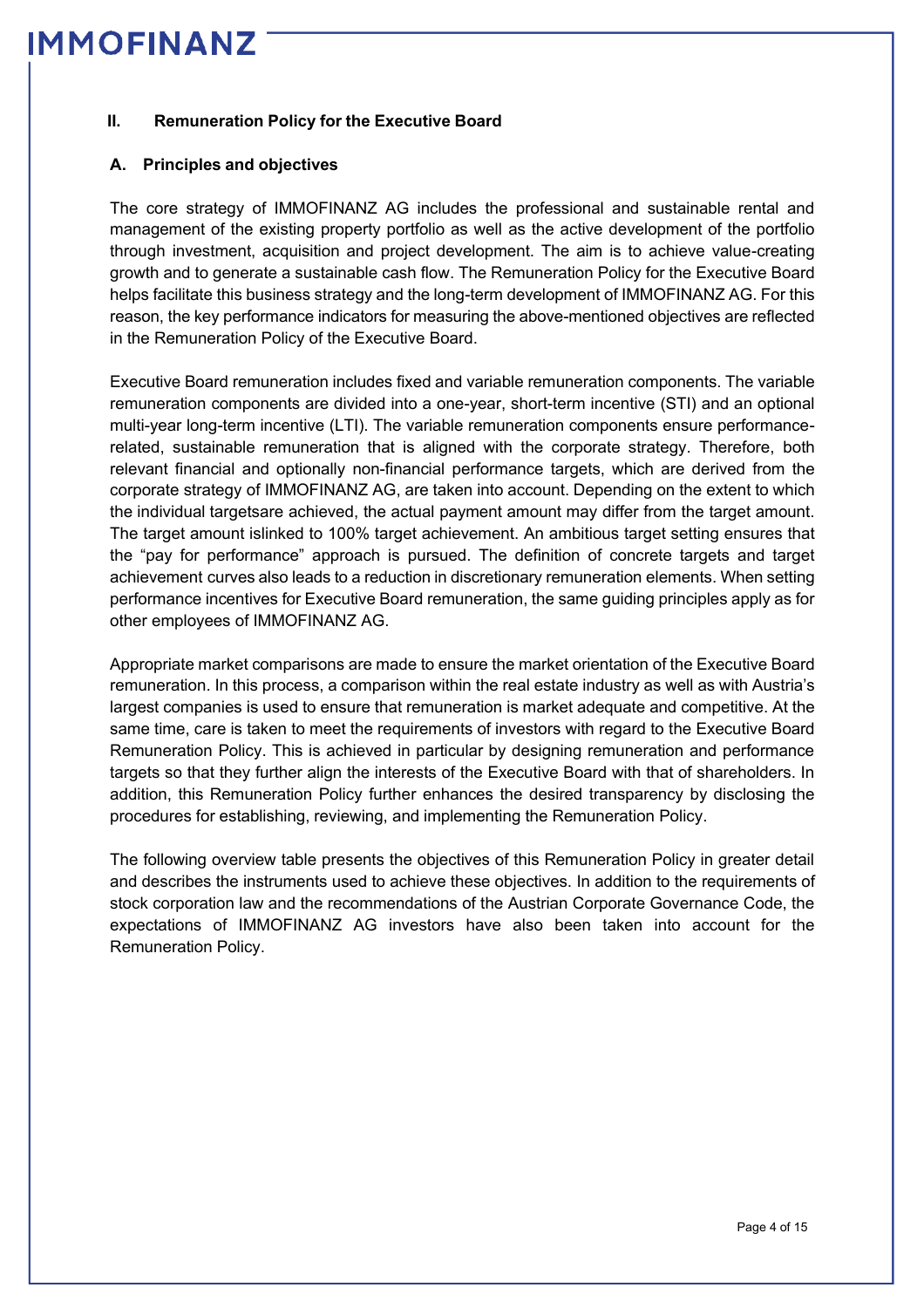| <b>Objectives of the Remuneration</b><br><b>Policy</b>                                                | <b>Instruments</b>                                                                                                                                                                                                                                                                                                                                                                                                                         |
|-------------------------------------------------------------------------------------------------------|--------------------------------------------------------------------------------------------------------------------------------------------------------------------------------------------------------------------------------------------------------------------------------------------------------------------------------------------------------------------------------------------------------------------------------------------|
| Foster the company's long-term<br>interests and sustainable<br>development<br>("pay for performance") | • Use of strategy-relevant financial and non-financial<br>performance targets<br>• Ambitious target setting<br>Multi-year assessment basis (at discretion of the Personnel<br>and Nominating Committee)                                                                                                                                                                                                                                    |
| No free discretionary decisions                                                                       | • Assessment of Executive Board performance on the<br>basis of previously defined criteria and objectives                                                                                                                                                                                                                                                                                                                                  |
| Alignment of interests between the<br><b>Executive Board and shareholders</b>                         | Use of the relative total shareholder return (TSR) in<br>comparison to an industry-specific index that reflects the<br>portfolio of IMMOFINANZ AG (in case a long-term<br>incentive is granted)<br>Introduction of share ownership guidelines (SOG) for<br>$\bullet$<br>the purchase and holding of IMMOFINANZ AG shares<br>by Executive Board members                                                                                     |
| <b>Transparency</b>                                                                                   | • Specification of the parameters and conditions for<br>achieving the financial and if applicable non-financial<br>objectives<br>Disclosure in the remuneration report of targets and<br>$\bullet$<br>actual target achievement of financial and if applicable<br>non-financialperformance targets<br>• Transparent process for establishing, reviewing and<br>implementing the Remuneration Policy as well as any<br>deviations therefrom |

Employment conditions for the other employees have been taken into account in drawing up the Remuneration Policy as follows:

- Employee representatives on the Supervisory Board were informed about the Remuneration Policy.
- In designing the performance incentives for Executive Board remuneration, the general principles also apply to the other employees of IMMOFINANZ AG.
- There is a continuous strive to achieve market-driven and thus competitive remuneration that includes a balanced mix of fixed and variable components for the other employees as well

#### <span id="page-4-0"></span>**B. Components of Executive Board remuneration**

The central features of the components of Executive Board remuneration and the percentages of the target remuneration are shown in the following overview: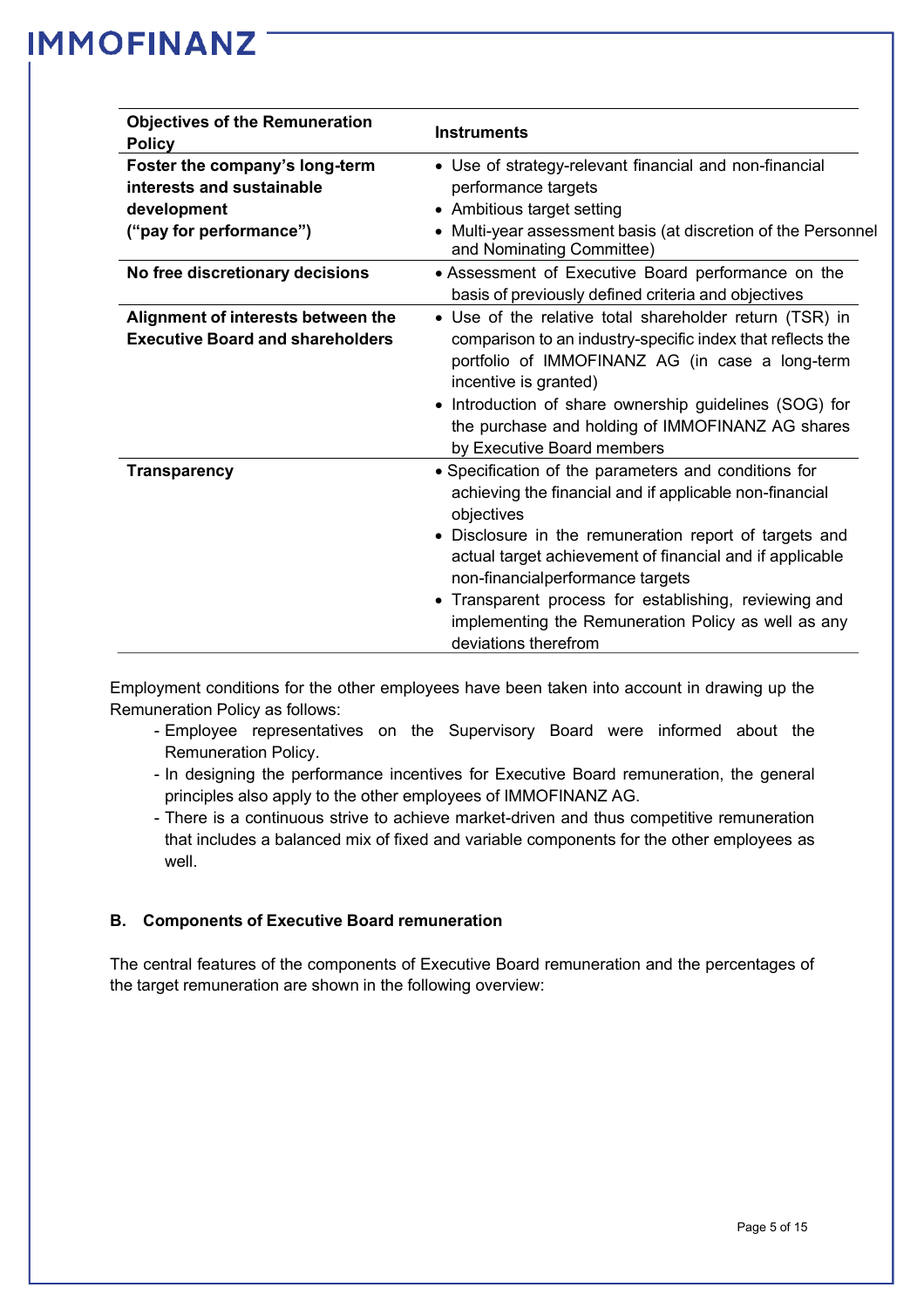|                                       | Fixed remuneration (about 64% of target remuneration)                                                                                                                                                                                  |  |  |
|---------------------------------------|----------------------------------------------------------------------------------------------------------------------------------------------------------------------------------------------------------------------------------------|--|--|
| <b>Base salary</b>                    | Aligned with the scope of activities and responsibilities of the                                                                                                                                                                       |  |  |
|                                       | respective Executive Board member                                                                                                                                                                                                      |  |  |
| <b>Payment date</b>                   | In fourteen equal installments                                                                                                                                                                                                         |  |  |
|                                       | - Defined-contribution pension fund (APK Pensionskasse AG)                                                                                                                                                                             |  |  |
| <b>Additional benefits</b>            | - Accident insurance<br>- D&O insurance                                                                                                                                                                                                |  |  |
|                                       | - Legal protection insurance                                                                                                                                                                                                           |  |  |
|                                       | - Additional fringe benefits (e.g. company car)                                                                                                                                                                                        |  |  |
| remuneration)                         | One-year variable remuneration - short-term incentive (STI) (about 18 - 36% of target                                                                                                                                                  |  |  |
| Cap                                   | Maximum payment amount capped at 130% of the contractually<br>defined target amount                                                                                                                                                    |  |  |
| <b>Target achievement</b><br>corridor | Possible achievement of the performance targets ranges from 0%<br>(minimum value) to 130% (maximum value)                                                                                                                              |  |  |
|                                       | Financial targets (equally weighted):<br>- Results of asset management (40 - 50%)                                                                                                                                                      |  |  |
|                                       | - Funds from operations I (before tax) (40 - 50%)                                                                                                                                                                                      |  |  |
| <b>Performance targets</b>            | Individual and stakeholder targets (0 - 20%)<br>- Individual performance                                                                                                                                                               |  |  |
| <b>Payment date</b>                   | - ESG targets<br>The final determination will be completed with the next possible<br>salary payment after approval of the financial statements for the<br>financial year                                                               |  |  |
| remuneration)                         | Multi-year variable compensation - long-term incentive (LTI) (about 0 - 18% of target                                                                                                                                                  |  |  |
| Plan type:                            | Performance cash plan (at discretion of the Personnel and Nominating<br>Committee)                                                                                                                                                     |  |  |
| <b>Performance period</b>             | Four years                                                                                                                                                                                                                             |  |  |
| Cap                                   | Maximum payment amount capped at 250% of the contractually<br>defined target amount                                                                                                                                                    |  |  |
| <b>Target achievement</b><br>corridor | Possible achievement of the performance targets ranges from 0%<br>(minimum value) to 250% (maximum value)                                                                                                                              |  |  |
| <b>Performance targets</b>            | 1. Relative total shareholder return (50%)<br>1. Difference between the discount of share price to EPRA Net Asset<br>Value (NAV) or Net Tangible Assets (NTA) per share compared to<br>the comparison group in percentage points (50%) |  |  |
| <b>Payment date</b>                   | In the first financial year following the end of the relevant performance<br>period with the next possible salary payment after approval of the<br>annual financial statements                                                         |  |  |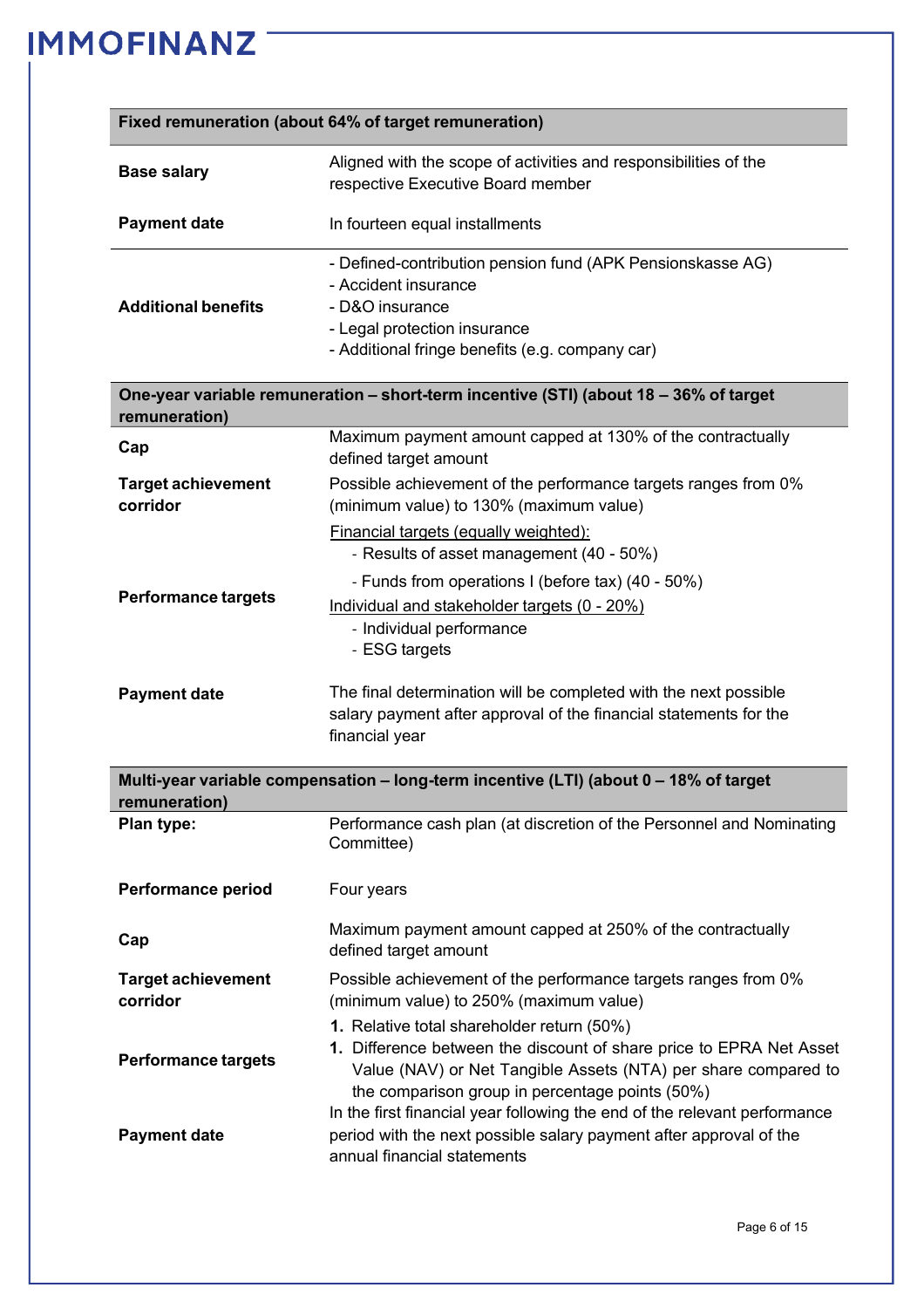|  |  |  | Special bonus (maximum 250% of target remuneration) |
|--|--|--|-----------------------------------------------------|
|--|--|--|-----------------------------------------------------|

| Occasion-related          | Extraordinary performance, e.g., in connection with M&A transactions |
|---------------------------|----------------------------------------------------------------------|
| decision of the           | and implementation of major projects with significant volumes of     |
| <b>Supervisory Board</b>  | strategic importance                                                 |
| <b>Miscellaneous</b>      |                                                                      |
| <b>Share ownership</b>    | Investment in IMMOFINANZ AG shares amounting to 30% of gross         |
| guidelines                | base salary                                                          |
| <b>Malus and clawback</b> | Option to withhold and reclaim variable remuneration contractually   |
| clauses                   | implemented                                                          |

#### <span id="page-6-0"></span>**1. Base salary**

The base salary is paid in fourteen equal installments on the usual salary dates at the end of each month. If the contract begins or ends in the current financial year, the base salary for this financial year is paid pro rata temporis.

The amount of the remuneration is determined in an appropriate relationship to the Executive Board members' scope of activities and responsibilities and to the situation of the company. In addition, consideration is given to the customary level of remuneration compared with other listed real estate companies in German-speaking countries, in order to ensure appropriate and competitive remuneration.

#### <span id="page-6-1"></span>**2. Additional benefits**

Additional benefits include, firstly, the company's annual payments to the APK Pensionskasse AG for each Executive Board member, each amounting to 10% of the base salary. Pension entitlements of Executive Board members are based on contributions. The pensionable age is based on the statutory provisions.

Secondly, the premiums for the following insurance benefits are borne by the company:

Insurance against accidents and aircraft accidents Directors' and officers' liability insurance (D&O insurance) Legal protection insurance

Additional fringe benefits include payments to the employee pension fund and the assumption of costs for the provided company car or the granting of a car allowance for the Executive Board member. Furthermore Executive Board members may receive a monthly housing allowance.

Any taxes incurred on taxable fringe benefits are to be borne by the Executive Board members. The type and scope of fringe benefits are regularly reviewed by the Supervisory Board's Personnel and Nominating Committee.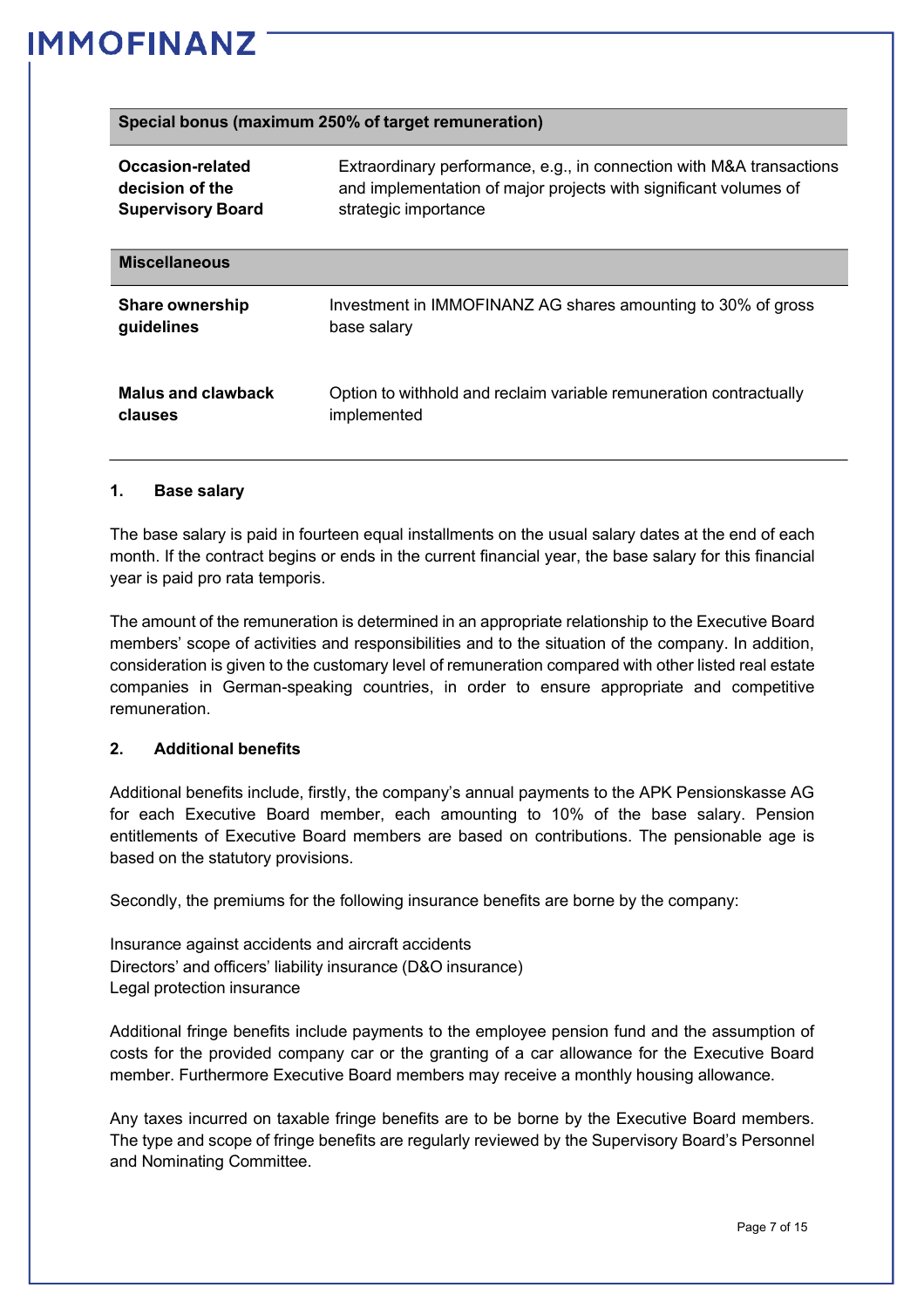#### <span id="page-7-0"></span>**3. One-year variable remuneration - STI**

In particular, the STI incentivizes the sustainable growth strategy of IMMOFINANZ AG as well as increased profitability as measured by two central financial targets. In addition, individual and ESG targets can be taken into account in order to include environmental, social, and governance (ESG targets) in compensation. Achievement of targets is determined at the end of the respective financial year on the basis of criteria and target achievement curves defined in advance by the Personnel and Nominating Committee. The STI payment amount, which is capped at 130%of the target amount, is calculated by multiplying the annual target amount by the respective weighted target achievement of the performance targets. The annual target amount is generally fixed for the duration of the contract. The individual and stakeholder targets are also additively linked with each another and their target achievement is also capped at 130% of the target value.



#### **3.1 Performance targets and performance measurement**

The STI is based on two key financial performance indicators of IMMOFINANZ AG, which are of high strategic relevance as core management indicators:

#### **Results of asset management** and

**Funds from operations** (FFO I) before tax

Both performance targets are included with a weighting of 40 – 50% each in the calculation of the STI payment amount.

**Results of asset management** include rental income, other revenues, operating expenses and income as well as expenses directly attributable to property assets. This indicator measures the earning power of the existing investment business of IMMOFINANZ AG and is essential for the long-term and sustainable development of the company's business activities. The focus on this performance target for the STI therefore promotes long-term growth in line with the company's business strategy by focusing on a performance indicator for the core business of IMMOFINANZ AG. This performance target also supports the focus of the IMMOFINANZ strategy on value-added growth through sustainable portfolio management, project development and acquisitions. The objective of strengthening the portfolio of assets is also incentivized.

**Funds from operations I** (before tax) (FFO I) is an important profitability indicator in the real estate industry. The indicator FFO I is also an important measure for shareholders of the liquid funds generated from the existing investment business, which are available for distributions to shareholders. Stable cash flow and an increase in the ability to distribute dividends are long-term goals being pursued by IMMOFINANZ AG. FFO I as a performance target for the STI is therefore aimed at promoting this long-term growth. The objective of strengthening sustainable cash flow is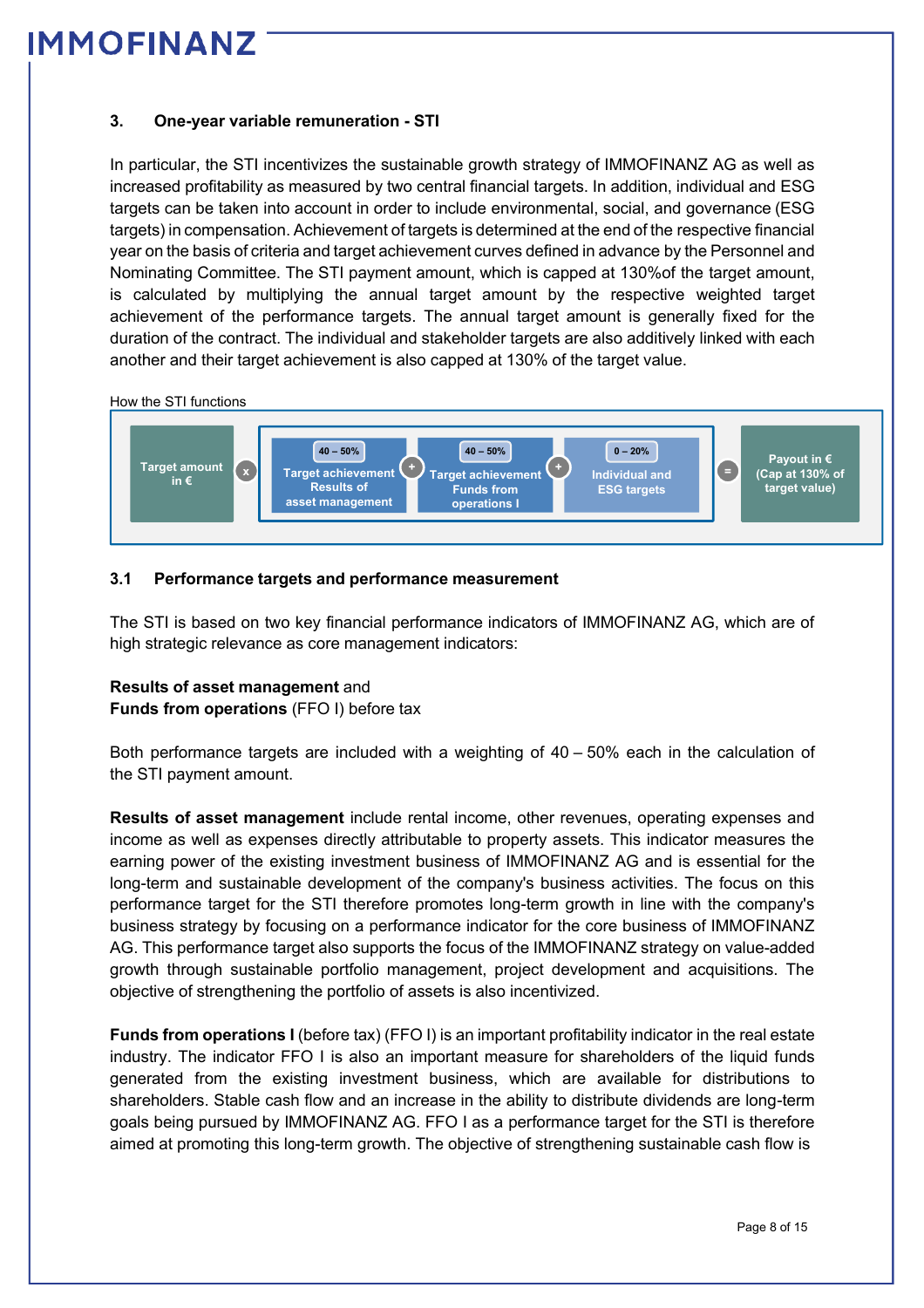likewise being pursued. Together with an increase in results from asset management, the FFO I performance target helps to improve the credit rating level of IMMOFINANZ AG and increase earnings power.

The possible target achievement of the two financial results is between 0% and 130% in each case. A target agreement is reached each year with the Personnel and Nominating Committee. To measure target achievement, the value actually achieved according to the relevant approved consolidated financial statements of IMMOFINANZ AG is compared with the agreed target for the respective financial year. The target achievement curves define the targeted value for the respective financial year as a target value for which the target achievement is 100%. The target value can be exceeded up to a maximum value of 130%. A further increase in the actual value in excess of this maximum value of 130% above the targeted value therefore does not result in a further increase in target achievement. If the actual value falls below the budget target by 30%, target achievement is 0% (minimum value).

In addition to the two financial performance targets, the STI may also include an **individual component**. This is included in the calculation of the STI payment amount with a weighting of up to 20%.It takes into account the individual performance of each Executive Board member (also with respect to development and transaction results) and major projects of IMMOFINANZ AG (e.g., implementation of a digitalization concept or diversification of the financing structure) as well as ESG targets (e.g., milestones in sustainable construction projects, carbon reduction, or customer satisfaction). When assessing individual and stakeholder targets, alist of relevant criteria offers guidance for the Personnel and Nominating Committee, which specifies these criteria in detail at the beginning of each financial year. Achievement of individual and ESG targets is also capped at 130% of the target value.

The agreed financial, individual, and ESG targets as well as the resulting target achievement are described in the remuneration report ex-post.

#### **3.2 Payment date**

The final amount of the STI is determined by the Personnel and Nominating Committee after the annual financial statement has been approved and the achievement of targets has been determined. The payment amount is paidwith the next possible salary payment. The final amount of the STI is capped at 130% of the target amount. A monthly advance payment of 1/12 of the target amount can be provided until 75% of the target amount has been reached.

#### <span id="page-8-0"></span>**4. Multi-year variable remuneration - LTI**

The Personnel and Nominating Committee has the option of granting multi-year variable compensation for each fiscal year in the form of a performance cash plan with a performance period of four years. In this case the Executive Board member receives a conditional commitment for a remuneration amount (target amount) at the end of the performance period. The final payment amount dependson achievement of predefined performance targets and is settled after completion of the four-yearperformance period. The performance targets include external and capital marketoriented performance targets, each based on a predefined target achievement curve.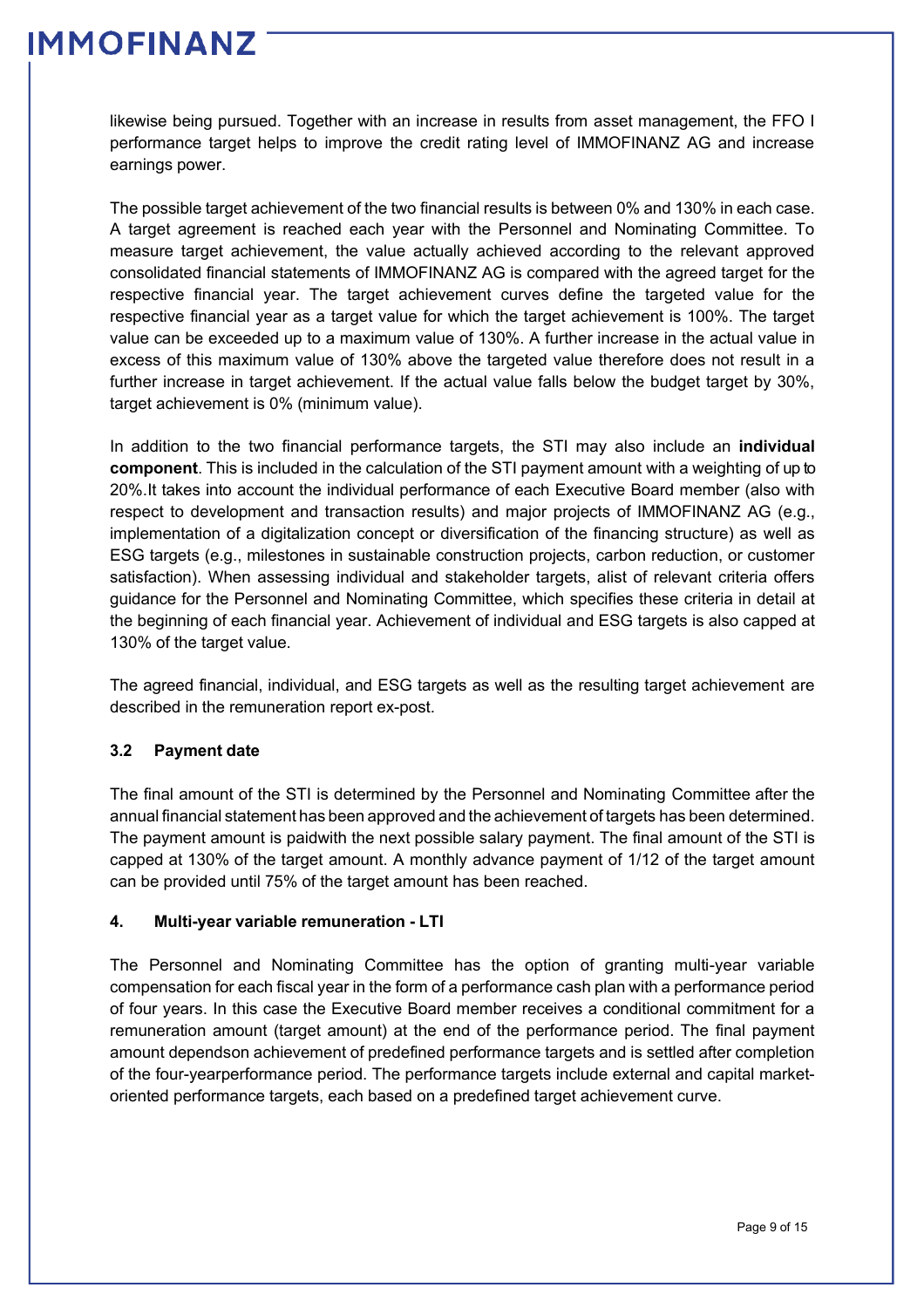The respective target amount for a LTI tranche, if granted, is specified by the Personnel and Nominations Committee as part of the remuneration policy. The final payment amount is influenced over the term of the performance periodby achievement of financial targets (0% to 250%). This target achievement is multiplied by the respective target amount and results in the final payment amount of the LTI tranche. The maximumpayment amount is capped at 250% of the target amount.



#### **4.1 Performance targets and performance measurement**

The final payment amount is influenced by two performance targets. A target that reflects the relationship between the fair value of IMMOFINANZ AG equity and market valuation and an external, capital market-oriented target:

- **Relative total shareholder return** (relative TSR)
- **Difference between the discount of share price to EPRA Net Asset Value (NAV) or Net Tangible Assets (NTA) pershare to the comparison group in percentage points**

Both performance targets are included in the calculation of the final target achievement with a weighting of 50% each.

**Total shareholder return** (TSR) describes the share performance over a period under review, including the dividends per share paid and notionally reinvested during this period. Positive development of the share price reflects the increase in value of the company. The distributions made to shareholders in the form of dividends demonstrate the success of the dividend policy pursued over the long term. Accordingly, this performance target promotes long-term business development and strategy implementation.

The relative TSR compares the absolute value described above with the TSR of other companies. Due to its property portfolio, IMMOFINANZ AG compares itself with the **FTSE EPRA Nareit Developed Europe ex UK Index**.

The outperformance method is used to determine the relative TSR. For this, the difference between the TSR of IMMOFINANZ AG and the benchmark index is calculated in percentage points (pp).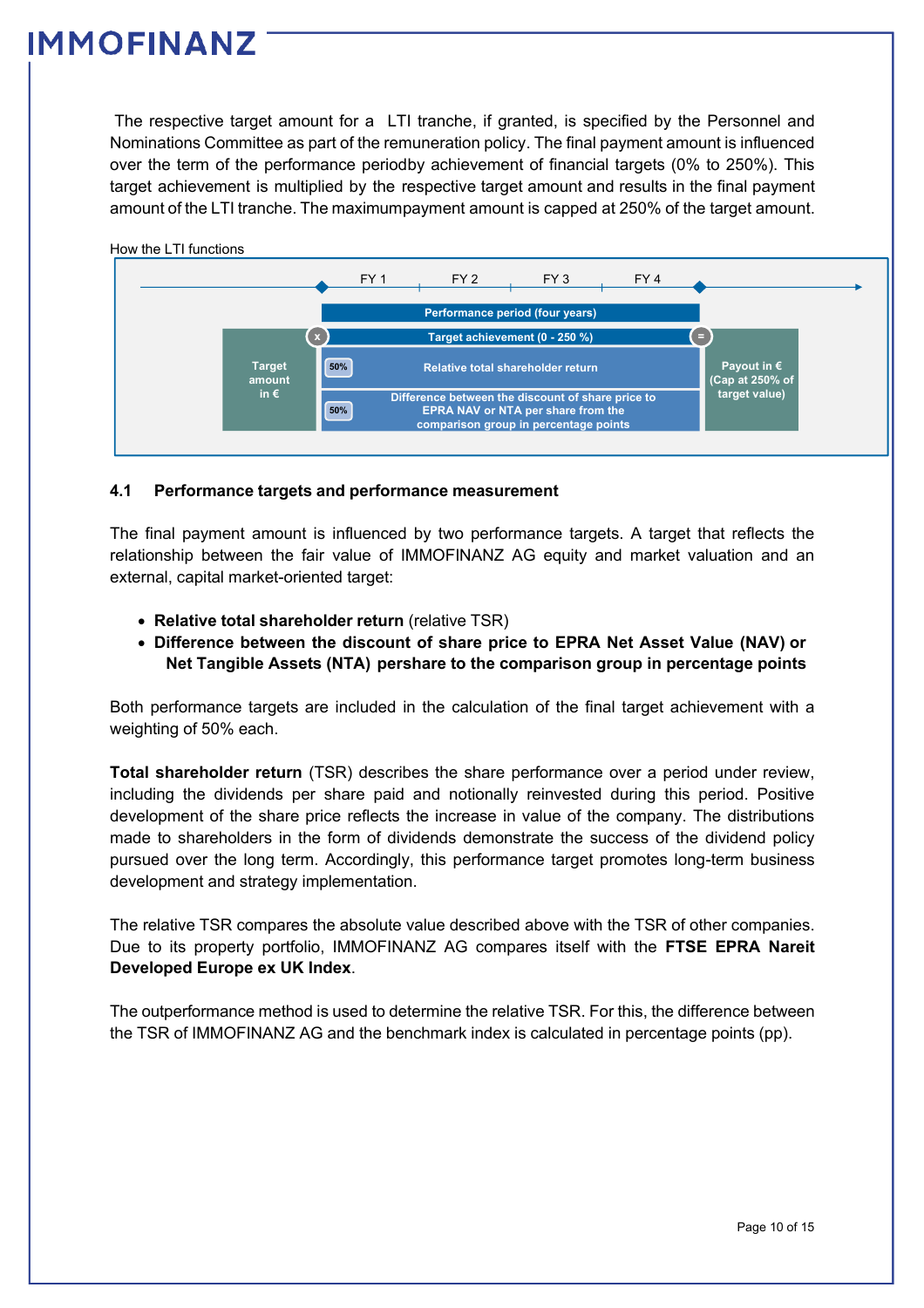The possible achievement of the external performance target of relative TSR is between 0% and 250%. The target achievement curve specifies outperformance of 0 percentage points as the target value at which target achievement is 100%. If IMMOFINANZ AG outperforms the index by -20 percentage points or less, the target achievement is 0% (minimum value). If it outperforms by 30 percentage points or more, the target achievement is 250% (maximum value). Accordingly, a further increase in outperformance does not result in a further increase in target achievement. The points of the target achievement curve that lie between the aforementioned points are interpolated linearly.

Relative TSR target achievement curve



The **discount of share price to the EPRA NAV or NTA per share** is calculated by comparing the share price at the end of the performance period with the EPRA NAV or NTA per share. The performance indicator discount of share price to the EPRA NAV or NTA per share is designed to align the value of the IMMOFINANZ AG share as closely as possible with its EPRA NAV or NTA per share and improve its relative position compared to relevant competitors. By using the EPRA NAV or NTA component, the fair value of equity is presented on a long-term basis and investors are given an overview of the company's sustainable asset position. The discount of share price to EPRA NAV or NTA per share of IMMOFINANZ AG is compared with the average discount of share price to the EPRA NAV or NTA per share of the companies in the FTSE EPRA Nareit Developed Europe ex UK Index. For this, the difference between the two values is determined.

The possible achievement of the performance target "difference between the discount of share price to EPRA NAV or NTA per share compared to the comparison group" lies between 0% and 250%. Anexplicit target achievement curve is assigned to this performance target. This target achievement curve is aimed at improving the difference between the discount of share price to EPRA NAV or NTA per share described above after the four-year performance period. To measure achievement of objectives, the difference actually achieved at the end of the performance period is compared with the strategic target for the respective performance period.

Before granting a tranche, the Personnel and Nominating Committee sets the strategictarget for the respective performance period as the target value, with 100% target achievement. Atthe same time, upper and lower limits are determined.

If the actual difference between the discount of share price to EPRA NAV or NTA per share compared to the comparison group exceeds the strategic target by more than the lower limit, the target achievement is 0% (minimum value). If the actual difference between the discount of share price to EPRA NAV or NTA per share compared to the comparison group falls short of the strategic target by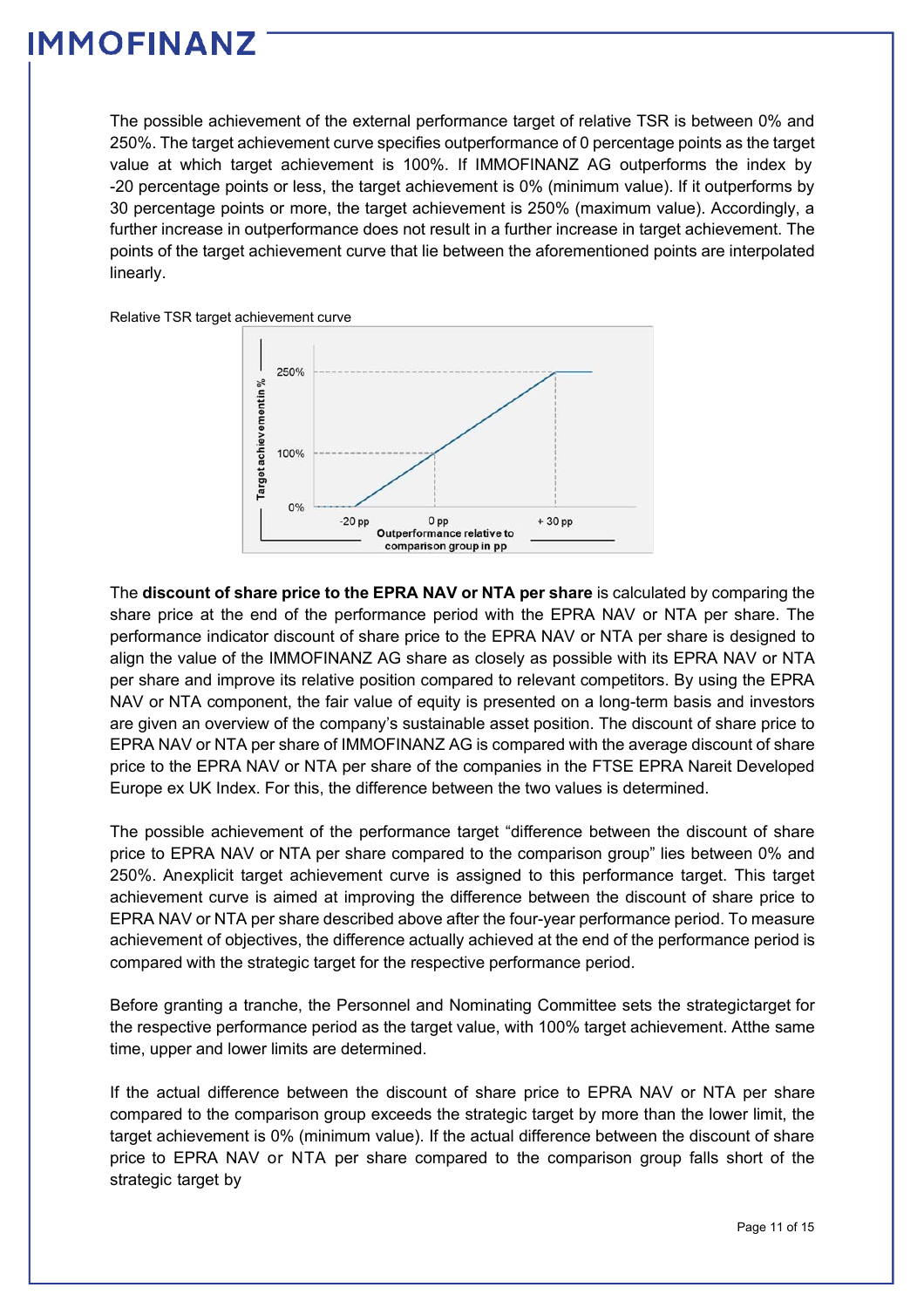more than the upper limit, the target achievement is 250% (maximum value). The points of the target achievement curve that lie between the aforementioned points are interpolated linearly. This produces the following target achievement curve for the performance target:

Target achievement curve of the difference between the discount of share price to EPRA NAV or NAT per share to the comparison group



#### **4.2 Payment date**

The final amount of the LTI will be determined after approval of the financial statements for the last year of the performance period and after the Personnel and Nominating Committee has determined the target achievement. The payment amount will be paid out with the next possible salary payment and is limited to 250% of the target amount.

Until the first disbursement from the 2020 tranche in 2024, a partial payment on account was made in the years 2020 and 2021 to offset the reduction in the target amount of the previous STI when the LTI is introduced in 2020. Any advanced payments exceeding the final settlement must be repaid by the Executive Board member.

#### <span id="page-11-0"></span>**5. Special bonus**

Exceptional performance in a financial year that is not fully reflected in the short-term incentive may, at the discretion of the Supervisory Board, result in the granting of a special bonus. Exceptional performance may be, for example, an M&A transaction or implementation of a major project with significant volume and strategic importance that was not included in the planning. The special bonus is limited to a maximum of 250% of the target remuneration amount. If a special bonus is granted in a financial year by the Personnel and Nominating Committee, the recitals are explained in detail in the remuneration report for the financial year.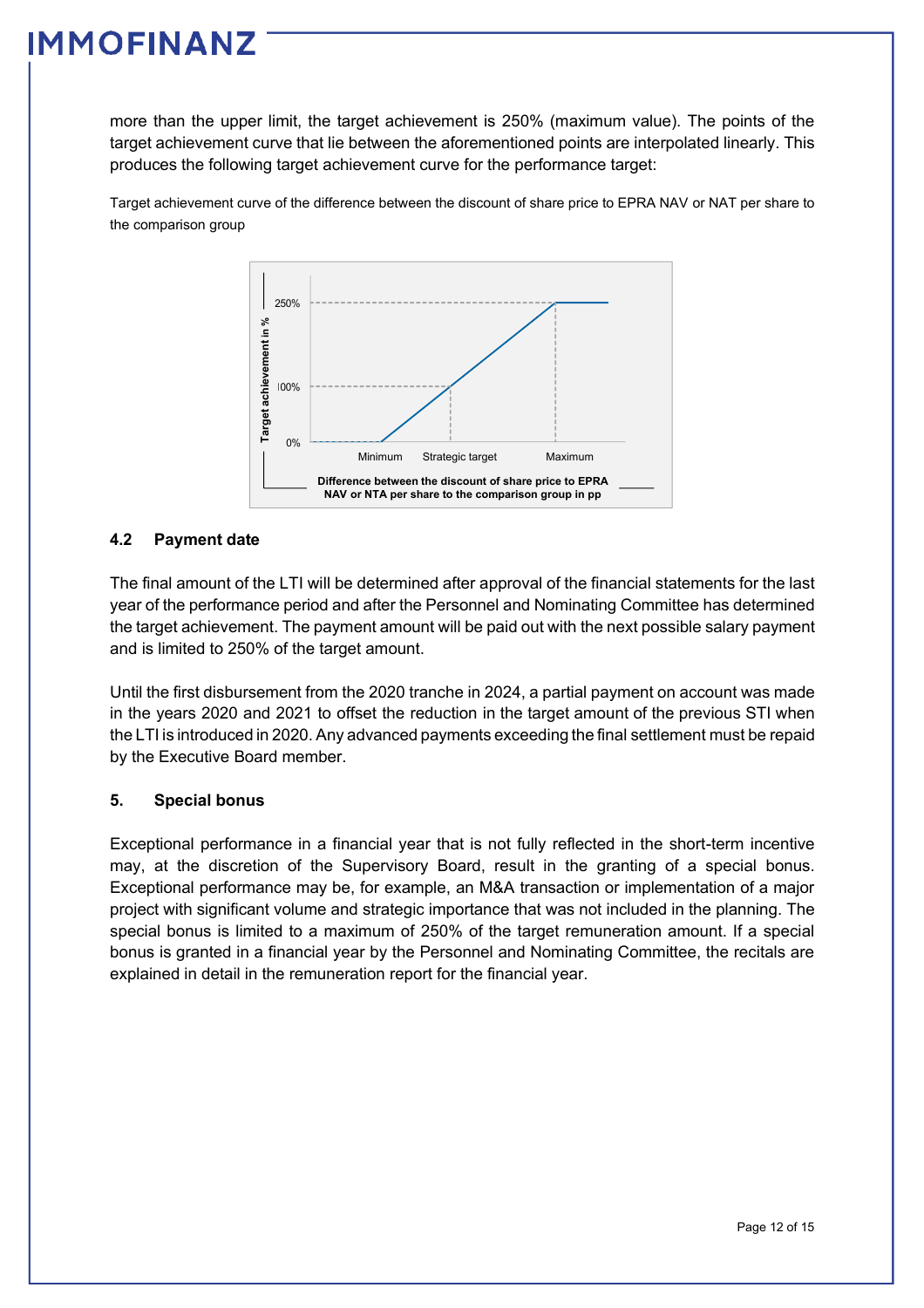#### <span id="page-12-0"></span>**6. Investment in IMMOFINANZ shares (Share ownership guidelines, SOG)**

To achieve a share orientation, in addition to variable remuneration, in the interests of our shareholders, the Executive Board members have announced their intention to acquire shares in IMMOFINANZ AG to the value of 30% of gross base salary (SOG target) within four years and to hold these shares for the duration of their appointment to the Executive Board. Shares already held by an Executive Board member are counted towards the SOG target. With the introduction of the SOG, part of the assets of Executive Board members are linked to the long-term performance of the company.

#### <span id="page-12-1"></span>**7. Malus and clawback clauses**

The contracts of the Executive Board members contain malus and clawback clauses for variable remuneration. These clauses govern how payments are to be handled in verifiable cases of intentional gross violations of material internal principles of conduct or material contractual obligations or the violation of material duties of care as defined by Section 84 of the Stock Corporation Act, as well as in the case of incorrect consolidated financial statements that have led to incorrect payment of the variable remuneration components. The malus clause allows the final payment amount to be partially reduced or set to zero if such a violation occurs during a performance period. The clawback clause allows the partial or complete reclaim of variable remuneration already paid out within three years of the violation being committed or after the incorrect consolidated financial statements were prepared. The Supervisory Board decides on the application of malus and clawback provisions. When the Supervisory Board makes a discretionary decision, the severity of the violation, its consequences for the company (in particular financial damage and sustained serious damage to the company's reputation with economic consequences) and the degree of culpability on the part of the Executive Board member must be taken into account.

#### <span id="page-12-2"></span>**8. Terms of Executive Board contracts and termination of contracts**

#### **8.1 Provisions for new Executive Board contracts concluded as of 2022**

Executive Board contracts are generally concluded for a period of three to five years. The terms of the current Executive Board contracts correspond to the periods of appointment.

Both the Executive Board member and IMMOFINANZ AG may terminate the employment relationship prematurely without notice for good cause also prior to the expiry of the term. In any case, all reasons that would entitle the Supervisory Board to revoke the appointment of the Executive Board member pursuant to § 75 para. 4 of the Stock Corporation Act as well as, without limitation, other important reasons that are attributable to the fault of the Executive Board member and result from the analogous application of § 27 of the Salaried Employees Act shall be considered good cause for the termination of the employment relationship by the Company.

In the event that the Executive Board member is removed from the Executive Board before the end of the term, i.e., even if the Executive Board member is not at fault for the removal, the Company shall be entitled to terminate the agreement in writing on the last day of any month, subject to a one-month notice period. In the event of such termination without good cause, the following shall apply: The Executive Board member is entitled to a severance payment equal to 12 times the last gross monthly salary received. If the termination takes place within the first six months after appointment as a member of the Executive Board, the Executive Board member is entitled to continued payment of the full compensation until the end of the six-month contract period (except in the case of termination for good cause during these six months).

In the event that the employment relationship expires at the end of the term and the Executive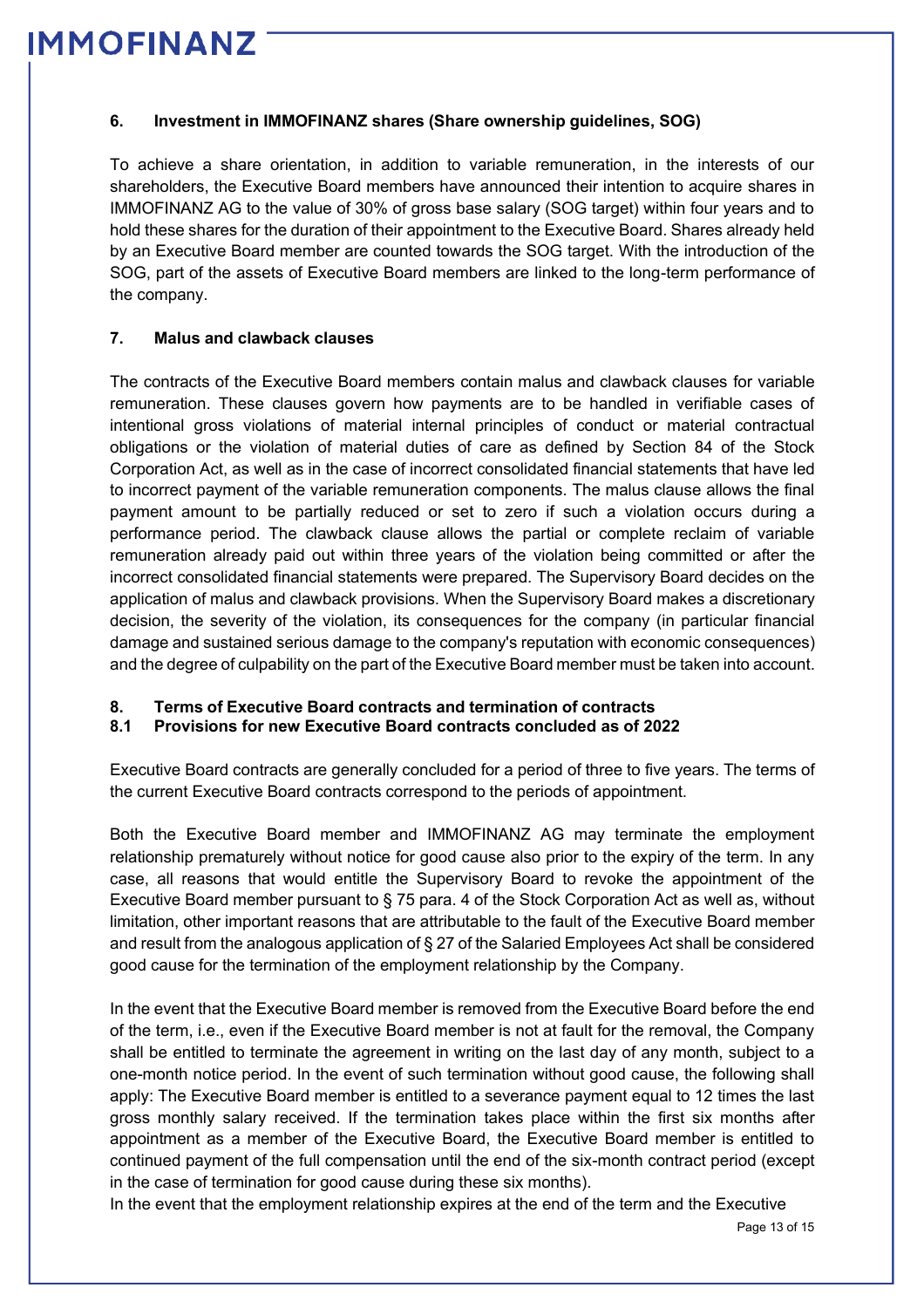Board member's mandate is not extended by the Company, the Executive Board member is entitled to a severance payment of 12 times the last applicable gross monthly salary. This does not apply if the mandate is not extended for good cause.

For an already existing performance cash plan, rules have been agreed for the treatment of outstanding tranches (in case such are granted by the Supervisory Board) in the event that an Executive Board member leaves the company. In the event of termination of the contract for reasons for which the Executive Board member is not responsible, such as for example, a resignation at the instigation of the Supervisory Board, termination of the contract by mutual consent, reaching retirement age, or the end of the contract term, it is stipulated that the determination of the achievement of objectives and payment be made regularly after the end of the four-year term. If an Executive Board member resigns from their position on the Executive Board or their contract is terminated at the instigation of the Executive Board member without good cause or if the Executive Board member is prematurely dismissed at the instigation of the Supervisory Board for good cause, all tranches of the performance cash plan that have not yet completed their respective four-year term shall be forfeited in full.

#### **8.2 Provisions for Executive Board contracts concluded befor 2022**

Executive Board contracts are generally concluded for a period of three to five years. The terms of the current Executive Board contracts correspond to the periods of appointment.

Upon termination of the employment contract, each Executive Board member is entitled to the bonus for the previous financial year and the pro rata bonus for the current financial year. The target achievement of the bonus for the current financial year is based on the arithmetic mean of the last full three financial years prior to termination.

If the Executive Board mandate of the Executive Board member ends for a reason that does not entitle the company to premature termination of the employment contract due to the fault of the Executive Board member in accordance with general principles and those set out in the Salaried Employees Act, the Executive Board member is entitled to payment of the remuneration still due for the remaining term of the contract, but for a maximum of two full years, consisting of base salary and variable remuneration. In addition, there are the premiums to be paid by the company to the pension fund for the remaining term of the contract.

If a change of control as defined by the following provisions occurs at the company during the term of the contract, the Executive Board member is entitled to resign from his position as a member of the Executive Board of the company within six months of the occurrence of the change of control, provided that the change of control occurs not less than twelve full months before the expiry of the Executive Board appointment.

A change of control is deemed to have occurred if a bidder or entities acting in concert with the bidder are required to make a mandatory offer under the provisions of the Takeover Act, as amended, in accordance with Section 28 of the company's articles of association (15% threshold for the existence of a controlling interest) as assessed by the Takeover Commission, or if a bidder makes a voluntary offer and, after completion of the voluntary offer, holds an interest that exceeds the threshold for a mandatory offer in accordance with Section 28 of the company's articles of association (15% threshold for the existence of a controlling interest).